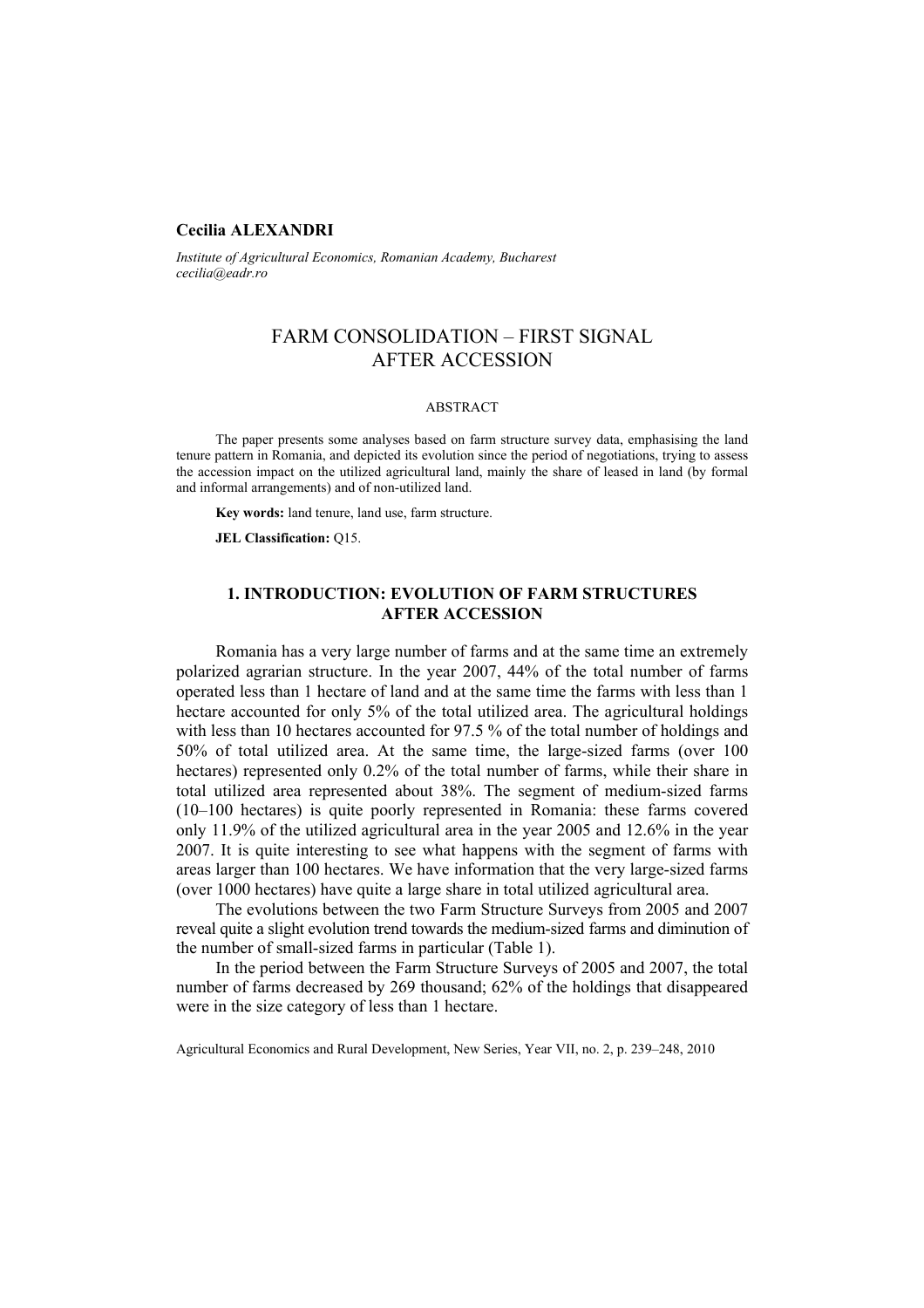#### *Table 1*

Agricultural holdings and utilized agricultural area, by size categories of the utilized area

| Size categories of holdings             | <b>Farm Structure Survey 2005</b> |                 | <b>Farm Structure Survey 2007</b> |                 |  |
|-----------------------------------------|-----------------------------------|-----------------|-----------------------------------|-----------------|--|
|                                         | <b>Number</b>                     | <b>Hectares</b> | <b>Number</b>                     | <b>Hectares</b> |  |
| Total (thousand), out of which $(\%)$ : | 4121.2                            | 13906.7         | 3851.8                            | 13753.0         |  |
| Under 1 hectare                         | 44.9                              | 5.0             | 43.8                              | 4.7             |  |
| $1-2$ ha                                | 21.1                              | 9.0             | 20.8                              | 8.4             |  |
| $2-5$ ha                                | 24.6                              | 22.7            | 25.1                              | 22.0            |  |
| $5-10$ ha                               | 7.0                               | 13.9            | 7.8                               | 14.7            |  |
| $10 - 20$ ha                            | 1.6                               | 6.1             | 1.8                               | 6.7             |  |
| $20 - 30$ ha                            | 0.2                               | 1.7             | 0.2                               | 1.7             |  |
| $30 - 50$ ha                            | 0.1                               | 1.6             | 0.2                               | 1.8             |  |
| $50 - 100$ ha                           | 0.1                               | 2.4             | 0.1                               | 2.4             |  |
| Over 100 ha                             | 0.2                               | 37.6            | 0.2                               | 37.6            |  |

*Source:* Farm Structure Survey 2005, National Institute of Statistics, 2006 Farm Structure Survey 2007, National Institute of Statistics, 2008

It is worth mentioning here that in the SAPS application scheme in Romania, only those farms are considered eligible that are larger than 1 hectare, with parcels larger than 0.3 ha. Is it possible that the diminution of the number of farms with less than 1 hectare is the result of this measure?

Secondly, in Romania, the agricultural area decreased each year, as a result of real estate sector development, of building roads and motorways, etc. Thus, in the year 2007, the total agricultural area was down by 178 thousand hectares compared to that in the year 2005, and the utilized agricultural area by 153.6 thousand hectares.

At the same time, besides the utilized agricultural areas, there are significant nonutilized agricultural areas. Their share ranges from 1.1 to 1.6% of total agricultural area.



*Source:* Farm Structure Survey 2005, National Institute of Statistics, 2006. Farm Structure Survey 2007, National Institute of Statistics, 2008

Figure 1. Variations in the agrarian structure in the period 2005–2007.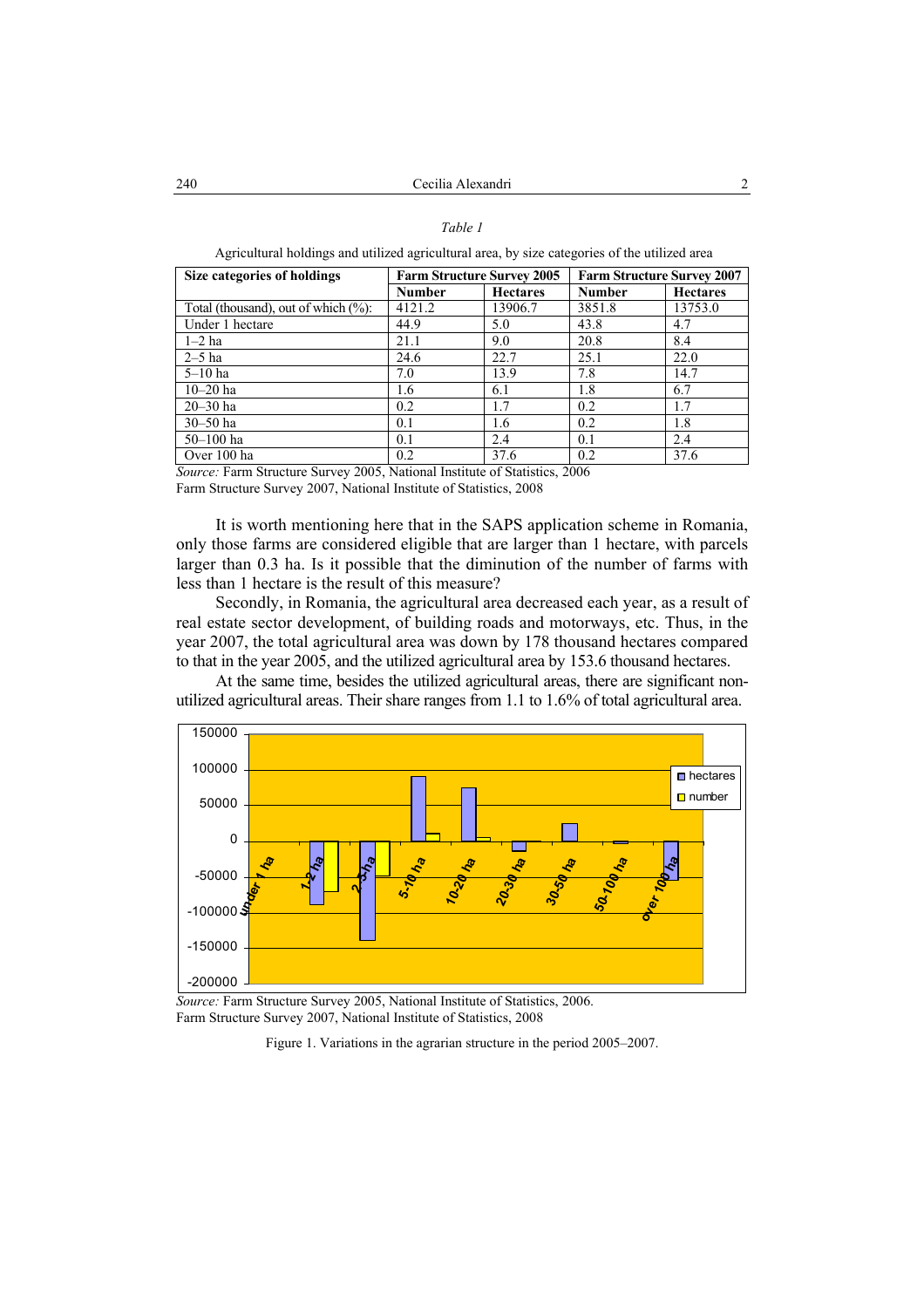In the Figure 1 we can notice the significant diminution of the number of small-sized farms in the period 2005–2007: in total, the number of farms under 5 hectares decreased by 284 thousand, while the area utilized by these was down by about 273 thousand hectares. In the same period, the number of farms in the size category 5–20 hectares increased by about 15 thousand, and the area operated by these increased by 166 thousand hectares. By correlating these figures, we can state that part of the land areas operated by the farms under 5 hectares went into the operation of medium-sized farms (5 to 20 hectares). The evolution of farms in the size category 20–100 hectares also reveals the diminution of the area utilized by the farms in the size category 20–30 ha by 74 thousand hectares and the increase of the area utilized by the farms with 30–50 ha by 24 thousand hectares. It should be mentioned that the diminution of land areas utilized by the farms with over 100 hectare might be also the effect of the decrease of total agricultural area in the year 2007 compared to the year 2005, as we have previously mentioned.



*Source:* Farm Structure Survey 2005, National Institute of Statistics, 2006. Farm Structure Survey 2007, National Institute of Statistics, 2008.

Figure 2. Distribution of non-utilized agricultural areas by size categories of holdings (ha).

At the same time, besides the utilized agricultural areas, there are also significant non-utilized agricultural areas. The share of the latter in total agricultural area is  $1.1-1.6%$ .

In the year 2005, about 236 thousand hectares remained non-utilized, while in the year 2007 the non-utilized areas totaled about 165 thousand hectares.

The non-utilization of agricultural land has mainly economic, social and weather-related causes, being more pregnant in the years following the drought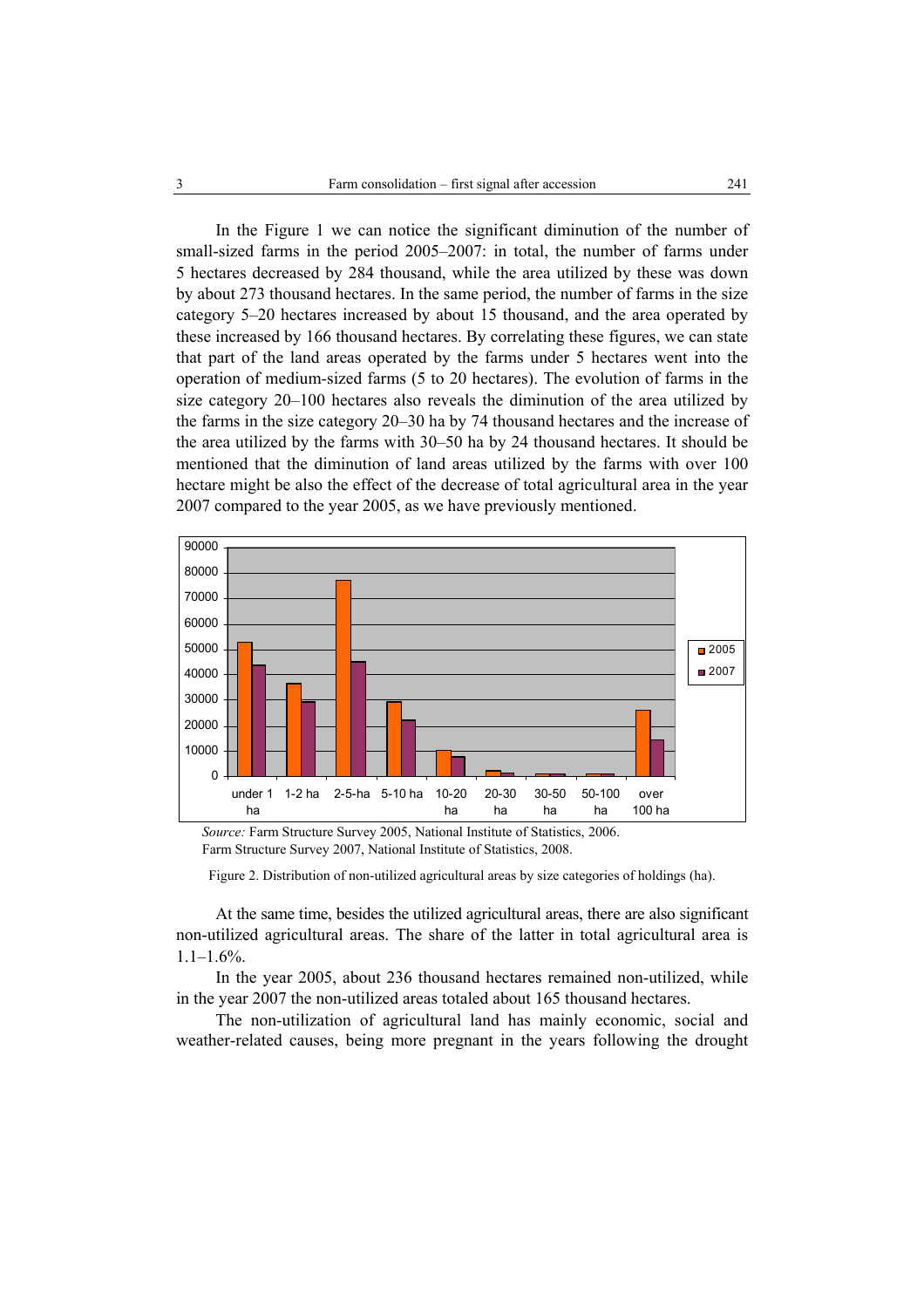periods. The non-utilization of agricultural land areas is also more present in the areas with old-aged population. In the Figure 2 it can be seen that most of the nonutilized agricultural land areas are owned by the small and medium-sized holdings. The farms with less than 10 hectares owned about 82% of the non-utilized agricultural land in the year 2005 and 84% in 2007. We consider that these nonutilized agricultural land areas could be attracted into the production circuit by different modalities, namely: life annuity scheme, land sale/purchase or land lease.

As regards the large-sized farms, the data supplied by the Agency of Payments and Intervention in Agriculture reveal that the farms with more than 1000 hectares operate about 30% of the area eligible for direct payments, although the number of farms in this size category represents only 0.22% of the total number of eligible farms (see the table below).

As it can be seen in the table below, in the year 2008, the number of eligible farms for the payments per hectare was about 1.1 million, while the eligible area totaled about 9.4 million hectares.

|                | <b>Payment applications - 2008</b>                                           |                                         |                 |                                      |  |  |  |  |
|----------------|------------------------------------------------------------------------------|-----------------------------------------|-----------------|--------------------------------------|--|--|--|--|
|                | No. of<br>holdings                                                           | Percentage in<br>total holdings $(\% )$ | Area (hectares) | Percentage in<br>total funds $(\% )$ |  |  |  |  |
| $1-5$ ha       | 912,245                                                                      | 81                                      | 2,234,984.79    | 23.59                                |  |  |  |  |
| $5-10$ ha      | 145,400                                                                      | 12.91                                   | 977,066.80      | 10.31                                |  |  |  |  |
| $10 - 50$ ha   | 51,547                                                                       | 4.58                                    | 995,337.22      | 10.50                                |  |  |  |  |
| $50 - 100$ ha  | 5,802                                                                        | 0.52                                    | 414,682.72      | 4.38                                 |  |  |  |  |
| $100 - 500$ ha | 8,704                                                                        | 0.77                                    | 1,957,369.76    | 20.66                                |  |  |  |  |
| 500-1000 ha    | 1,718                                                                        | 0.15                                    | 1,189,953.39    | 12.56                                |  |  |  |  |
| 1000-5000 ha   | 822                                                                          | 0.07                                    | 1,355,287.79    | 14.30                                |  |  |  |  |
| 5000-10000 ha  | 23                                                                           | 0.002                                   | 179,334.15      | 1.89                                 |  |  |  |  |
| over 10000 ha  | 8                                                                            | 0.001                                   | 172,114.63      | 1.82                                 |  |  |  |  |
| Total          | 1,126,269<br>$\mathbf{A}$ and $\mathbf{A}$ and $\mathbf{A}$ and $\mathbf{A}$ | .<br>$\sim$ $\sim$                      | 9,476,131.25    |                                      |  |  |  |  |

*Table 2*  Distribution of farms that applied for subsidies per hectare in 2008

*Source:* information processed on the basis of data provided by MAFRD.

The top five entrepreneurs and their companies in the agricultural sector own 2% of Romania's arable land area. In this context, Culita Tarita, owner of agricultural land and industrial enterprise TCE 2 Brazi has the largest area of farmed land, over 55,000 ha. Also, Mihai Anghel manages 25,000 ha of agricultural land, through Cerealcom Dolj (south-eastern part of the country)<sup>1</sup>.

 $\frac{1}{1}$ <sup>1</sup> Romania Agribusiness Report q4, 2009, published by Business Monitor International LTD.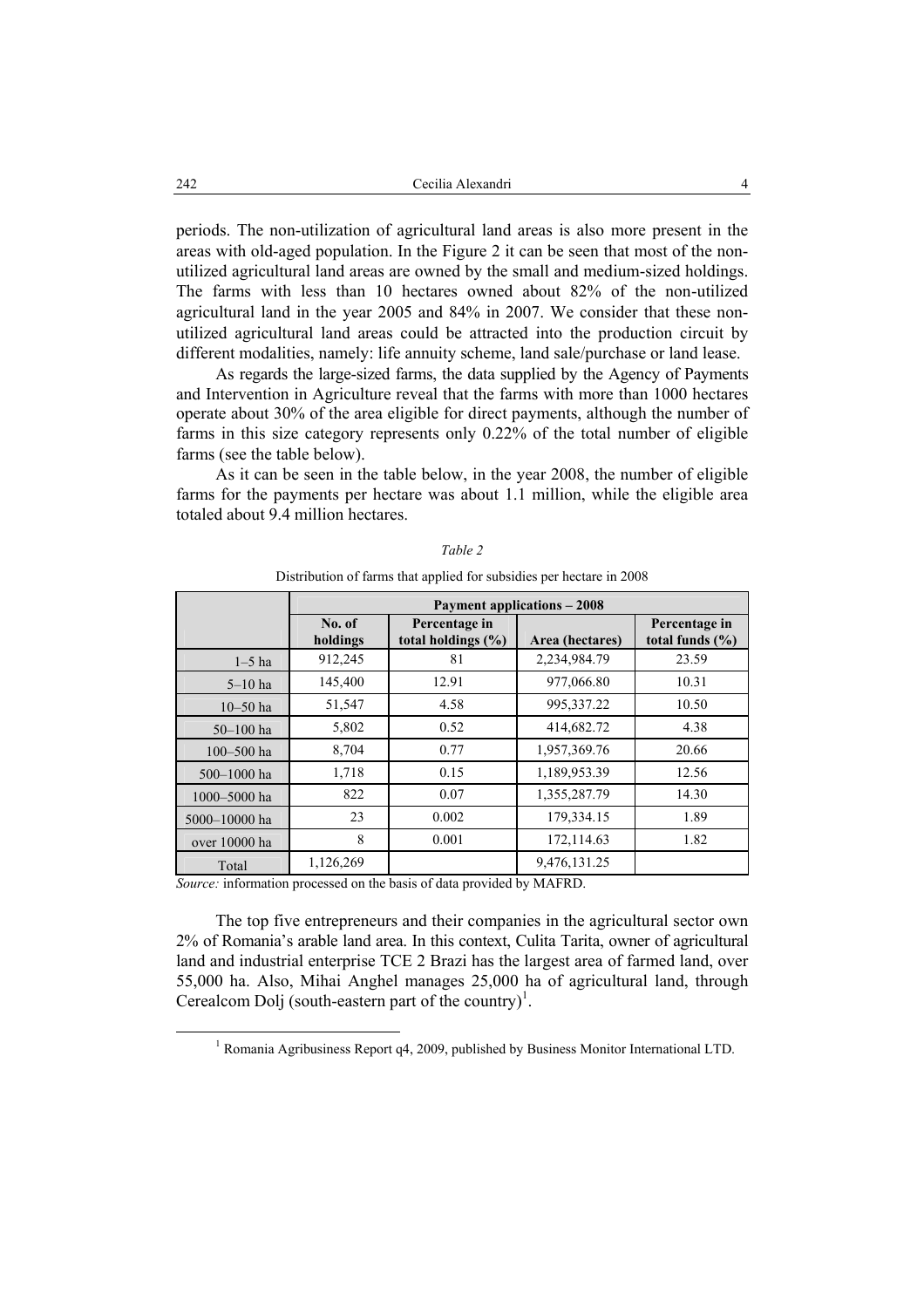## **2. THE LEGAL STATUS OF AGRICULTURAL HOLDINGS IN ROMANIA**

According to their legal status, the agricultural holdings from Romania are divided into two categories, namely individual agricultural holdings and legal entities (Table 3). The first category generally covers the peasant household farms, out of which many farms are extremely small-sized, even under 1 hectare. They operate about 65% of the Utilized Agricultural Area, the remaining 35% being operated by the legal entity farms.

The individual agricultural holdings decreased in number in the period 2005–2007, by 269 thousand, while their average size slightly increased from 2.2 to 2.3 ha. In the same period, the legal entity farms decreased in number by 0.5 thousand and their average size increased from 269.0 ha to 275.4 ha. As we have previously mentioned, these average sizes cover very large extremes, ranging from farms with several hectares to farms of dozen thousand hectares.

| Types of holdings          | MU       | Farm Survey 2005 | Farm Survey 2007 |
|----------------------------|----------|------------------|------------------|
| A) Individual holdings     |          |                  |                  |
| Number                     | Thou.    | 4103.4           | 3834.4           |
| Utilized Agricultural Area | Thou, ha | 9102.0           | 8966.3           |
| Average area per holding   | Ha       | 2.2              | 2.3              |
| B) Farms as legal entities |          |                  |                  |
| Number                     | Thou.    | 17.8             | 17.3             |
| Total area                 | Thou, ha | 4804.7           | 4786.7           |
| Average area per holding   | ha       | 269.3            | 275.4            |
| C) Total holdings          |          |                  |                  |
| Number                     | Thou.    | 4121.2           | 3851.8           |
| Total area                 | Thou.ha  | 13906.7          | 13753.0          |
| Average area per holding   | ha       | 3.4              | 3.6              |

*Table 3* 

The agricultural holdings from Romania according to their legal status

Source: Farm Structure Survey 2005 and 2007, National Institute of Statistics

The legal entity farms consist of legal agricultural associations, commercial companies with majority private capital, commercial companies with majority state capital, the public administration units, as well as other units. In the year 2007, the share of the land areas utilized by these types of units in total land area operated by the legal entity farms was the following: private commercial companies 40.1%, public administration units 39.1%, agricultural associations 12.9%, commercial companies with state capital 0.7%, cooperative units 0.3%, other 6.9%. If we investigate the dynamics of this structure, we can notice that compared to the year 2005, in the year 2007 the share of the commercial companies with private capital increased, while the share of the public administration units and of the agricultural associations decreased.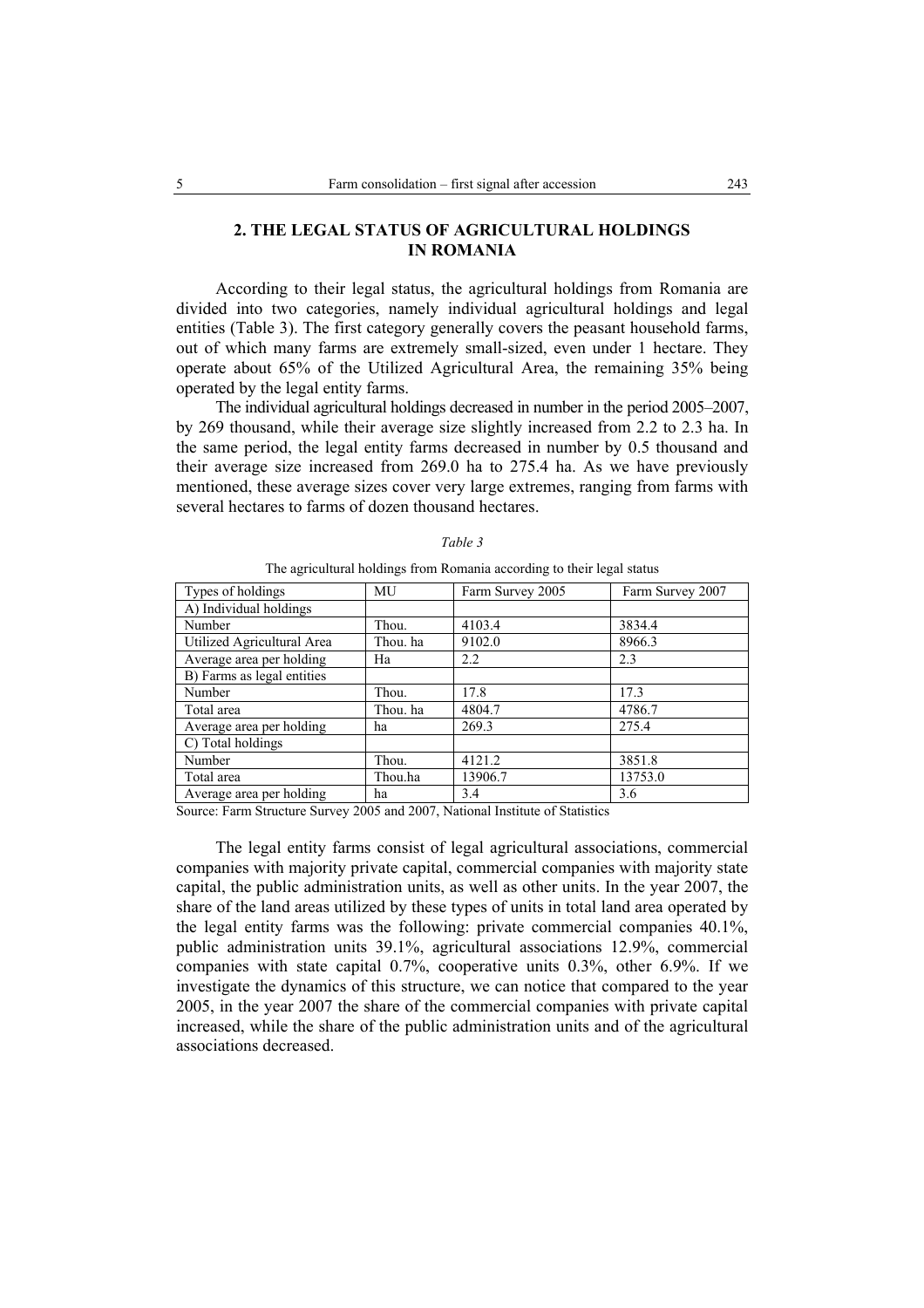In relation to the land areas utilized by the individual agricultural holdings and the legal entity units, from the Figure 3 we can notice that the individual holdings are generally small to medium-sized, while most of the legal entity farms have over 100 hectares. Thus, 94% of the agricultural land utilized by the individual farms belongs to farms with less than 100 hectares, while 97% of the land areas utilized by the legal entities belong to farms with over 100 hectares. As we have already mentioned, the segment of farms operating thousands of hectares is quite well represented in this category of legal entity units.



Source: Farm Structure Survey 2005, National Institute of Statistics, 2006 Farm Structure Survey 2007, National Institute of Statistics, 2008



## **3. LAND TENURE MODALITY ON THE FARMS IN ROMANIA**

In the year 2007, out of total utilized agricultural area, the land area into ownership accounted for 73.2% on the average, the land area under land lease schemes about 16.8%, the land operated on concession basis 2.2%, while the land under share-cropping schemes 2.1% (Table 4). Yet these averages cover very large variations with regard to the land tenure modalities depending on the farm size. Thus, more than 90% of the land areas operated by the small-sized farms (up to 10 hectares) represent land into their ownership.

The land lease phenomenon is quite significant in the case of medium and large-sized farms. Thus, on the farms with over 10 hectares, the leased in land accounts for 6.8% of the land operated by these farms; in the case of farms with over 100 hectares, the share of leased in land may reach 37.9%. It is worth mentioning that the share of land operated on concession basis increases beginning with the farms with 30–50 ha. As a rule, the land areas operated on concession basis belong to the Agency of State Domains and are operated on concession basis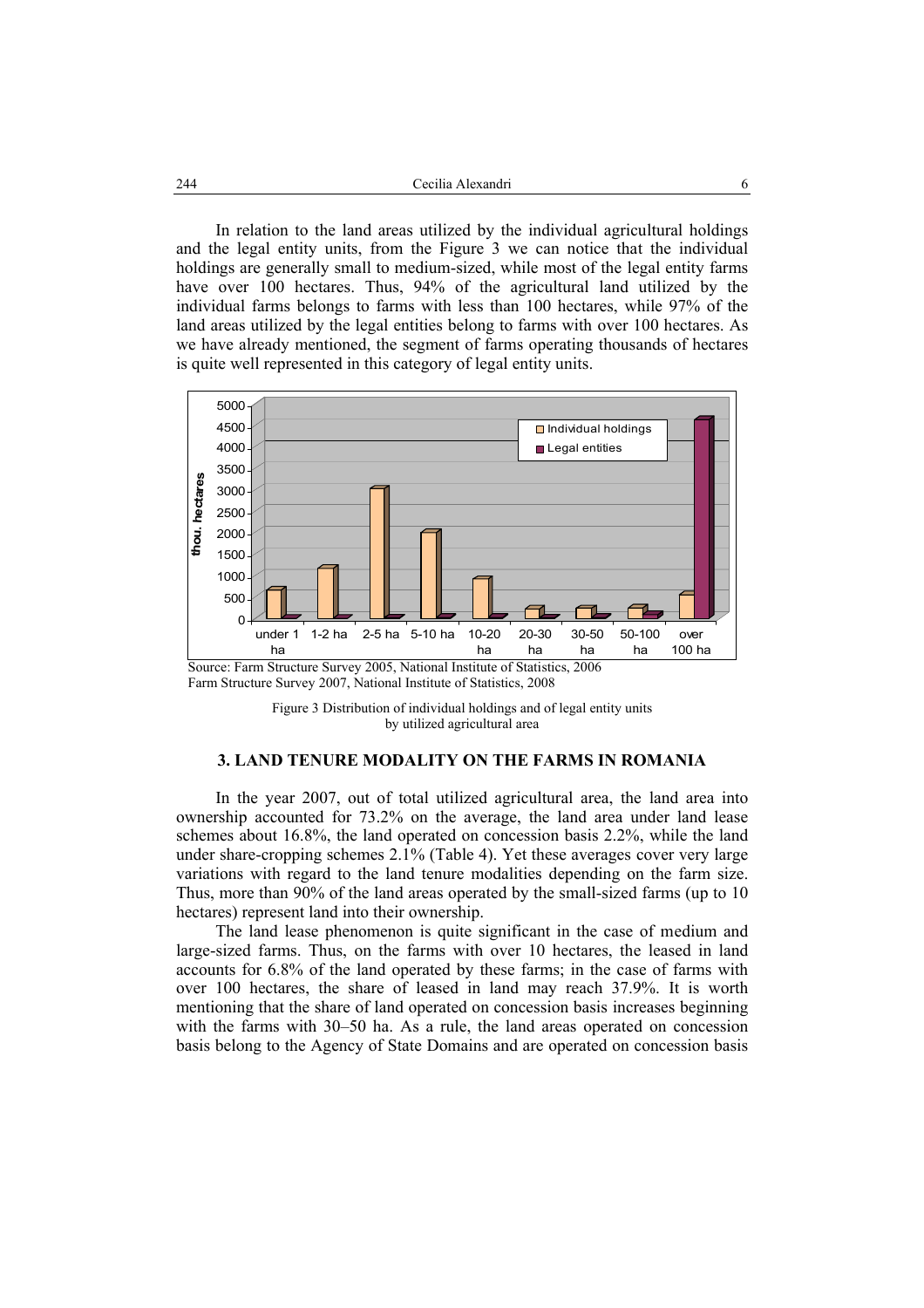on longer periods in exchange of paying a royalty. We can also notice that the land operated under share-cropping arrangements decreased in importance in the case of farms with over 50 hectares; most often the informal share-cropping arrangements are characteristic to the small and medium-sized farms (Table 5).

## *Table 4*

#### Land tenure modality on the agricultural holdings from Romania (total)

|                     | 2005 Survey    |       | 2007 Survey    |                  | <b>Differences</b> |                      |  |
|---------------------|----------------|-------|----------------|------------------|--------------------|----------------------|--|
|                     | Hectares $(2)$ | % (3) | Hectares $(4)$ | $\frac{9}{6}(5)$ | Hectares $(4)–(2)$ | $\frac{9}{6}(5)-(3)$ |  |
| Into ownership      | 10367.0        | 74.5  | 10071.4        | 73.2             | $-295.5$           | $-1.3$               |  |
| On concession basis | 331.0          | 2.4   | 301.3          | 2.2              | $-29.7$            | $-0.2$               |  |
| Leased in           | 1945.0         | 14.0  | 2311.2         | 16.8             | $+365.8$           | $+2.8$               |  |
| Share-cropping      | 427.0          | 3.1   | 282.4          | 2.1              | $-144.7$           | $-1.0$               |  |
| Used on a free of   | 194.2          | 1.4   | 2393           | 1.7              | $+45.2$            | $+0.3$               |  |
| charge basis        |                |       |                |                  |                    |                      |  |
| Other modalities    | 642.2          | 4.6   | 547.5          | 4.0              | $-94.8$            | $-0.6$               |  |
| Total               | 13906.7        | 100   | 13753.0        | 100              | $-153.7$           |                      |  |

*Source:* Farm Structure Survey 2005, National Institute of Statistics, 2006. Farm Structure Survey 2007, National Institute of Statistics, 2008.

#### *Table 5*

Land tenure modality according to the utilized agricultural area by farms, in the year 2007

|              | Under | $1 - 2$ | $2 - 5$ | $5 - 10$ | $10 - 20$ | $20 - 30$ | $30 - 50$ | $50 -$            | Over   |
|--------------|-------|---------|---------|----------|-----------|-----------|-----------|-------------------|--------|
|              | 1 ha  | ha      | ha      | ha       | ha        | ha        | ha        | 100 <sub>ha</sub> | 100 ha |
| Into         | 94.2  | 92.9    | 93.3    | 92.7     | 85.7      | 72.3      | 55.3      | 43.8              | 47.4   |
| ownership    |       |         |         |          |           |           |           |                   |        |
| Concession   | 0.2   | 0.1     | 0.1     | 0.2      | 0.2       | 1.1       | 4.6       | 6.2               | 5.0    |
| Leased in    | 0.4   | 0.7     | 1.2     | 1.7      | 6.8       | 12.6      | 23.7      | 37.0              | 37.9   |
| Share-       | 1.7   | 2.2     | 1.8     | 2.0      | 3.2       | 5.7       | 10.3      | 5.4               | 1.2    |
| cropping     |       |         |         |          |           |           |           |                   |        |
| On a free of | 2.4   | 2.7     | 2.5     | 2.2      | 2.5       | 4.7       | 2.2       | 1.5               | 0.6    |
| charge basis |       |         |         |          |           |           |           |                   |        |
| Other        | 1.1   | 1.4     | 1.2     | 1.2      | 1.6       | 3.6       | 3.9       | 6.2               | 8.0    |
| Total        | 100.0 | 100.0   | 100.0   | 100.0    | 100.0     | 100.0     | 100.0     | 100               | 100.0  |

*Source:* Farm Structure Survey 2005, National Institute of Statistics, 2006. Farm Structure Survey 2007, National Institute of Statistics, 2008.

When investigating the dynamics of the agricultural land tenure modalities between the two successive Farm Structure Surveys, it can be noticed that in the year 2007, compared to 2005, the size of leased in land areas increased by 366 thousand hectares, while the utilized land areas into ownership and the land areas under share-cropping arrangements decreased by 295 thousand hectares and 145 thousand hectares respectively. It should be mentioned that the increase of farm size, which is noticed mostly in the case of legal entities, is mainly due to the increase of leased in land areas, while the "share-cropping" arrangements lost ground (Figure 4).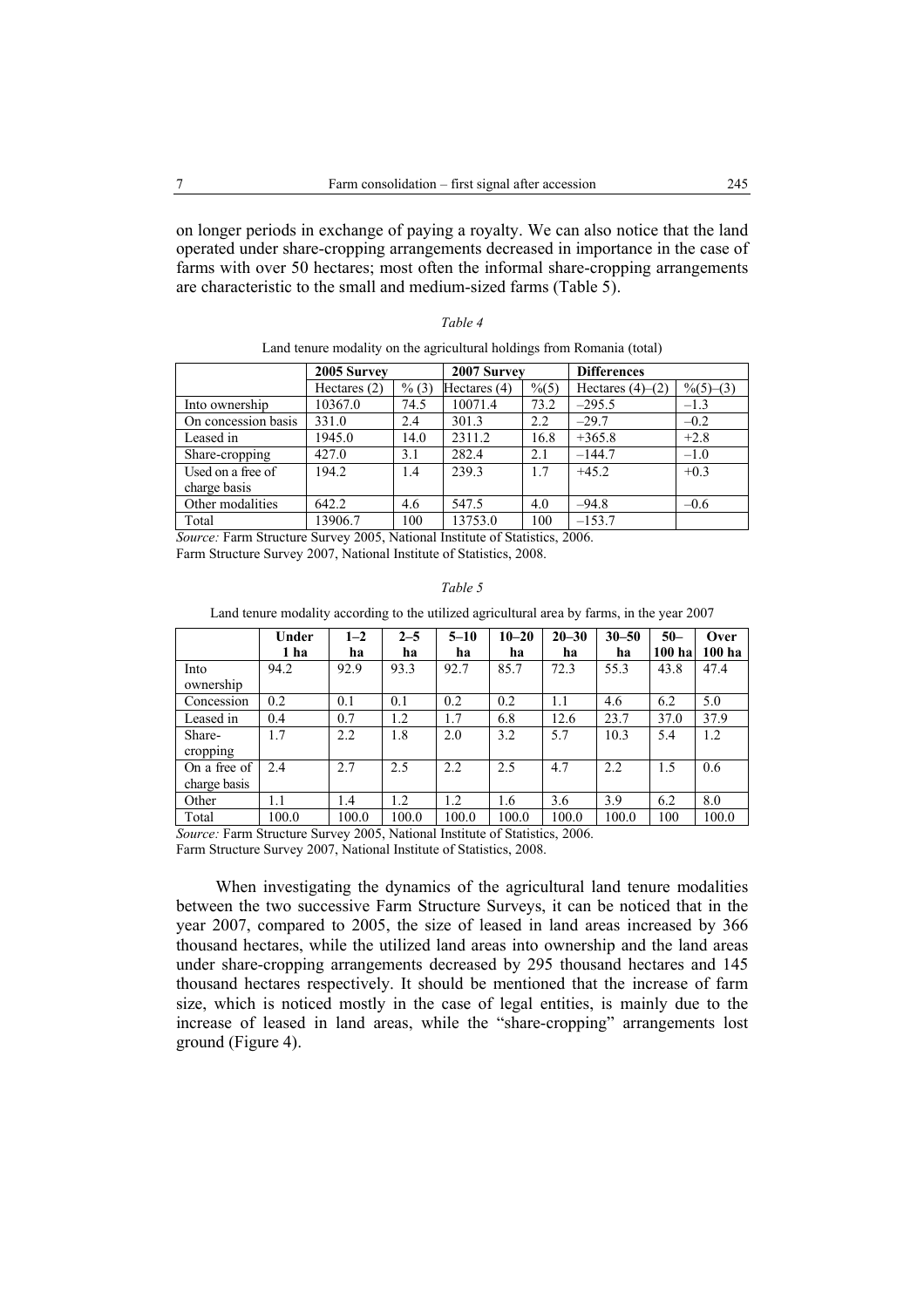

*Source:* Farm Structure Survey 2005, National Institute of Statistics, 2006. Farm Structure Survey 2007, National Institute of Statistics, 2008.

Figure 4. The changes produced in the land tenure modality in the case of utilized agricultural areas in the period 2005–2007

If we examine the land tenure changes by farm size, we can notice that in the period 2005–2007, the utilized land areas into ownership on the small-sized farms (under 5 ha) decreased, while the utilized land areas into ownership on the farms from the size category 5–20 hectares increased. This fact would indicate a consolidation process of the medium-sized farms (5–20 ha) on the basis of land sale-purchase actions. At the same time, we can notice an increase of the leased in land areas in the case of farms with more than 100 hectares. Practically, in the year 2007, the land areas leased in by the farms with over 100 hectares represented 84% of total leased in land areas (Figure 5). This situation confirms the fact that land lease remains the main modality of increasing the utilized land areas on the farms from Romania.



*Source:* Farm Structure Survey 2005, National Institute of Statistics, 2006. Farm Structure Survey 2007, National Institute of Statistics, 2008.

Figure 5. The changes produced in the land tenure modalities in the case of utilized agricultural land in the period 2005–2007 by farm size.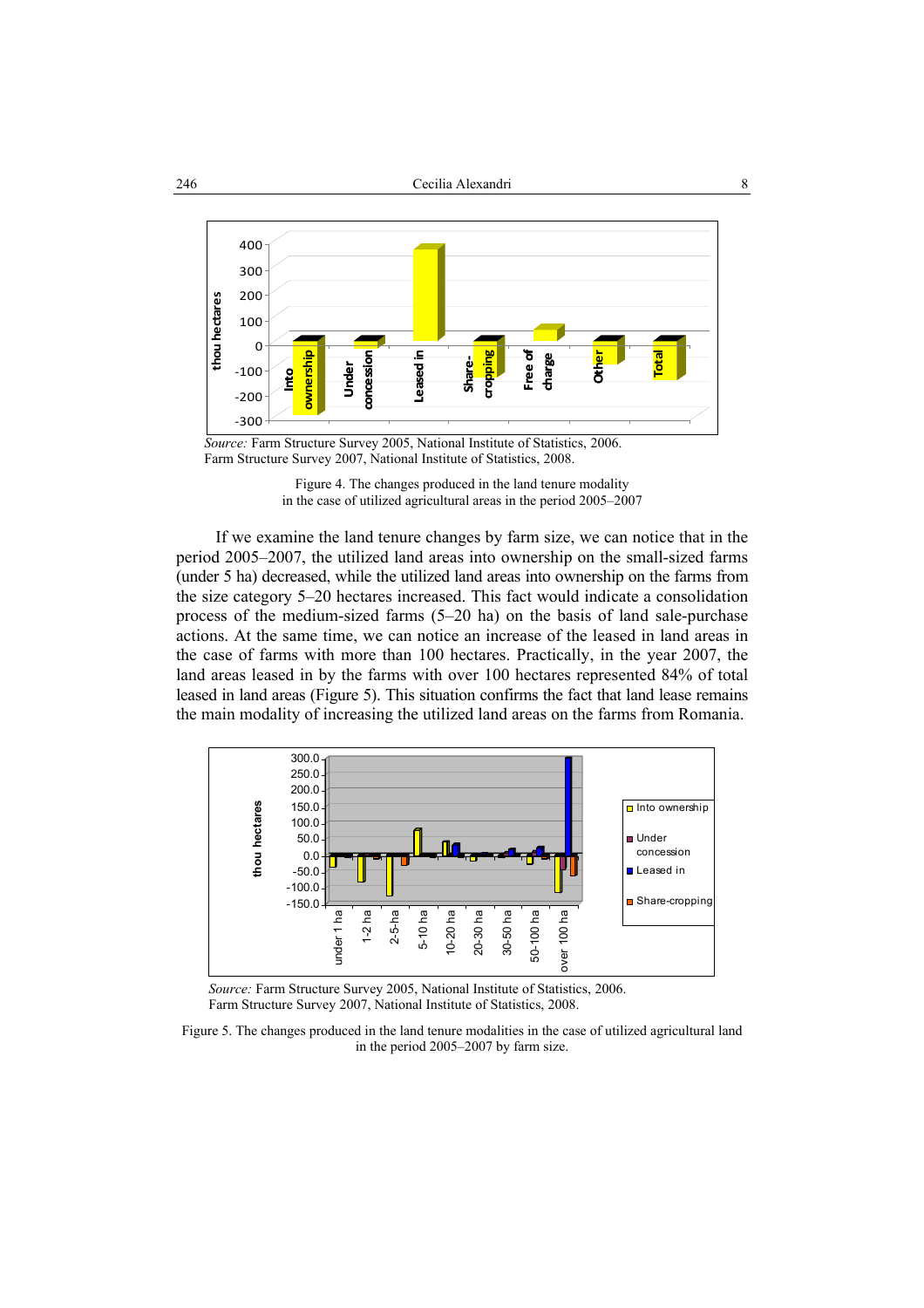If we investigate the situation of land tenure modality by the legal status of holdings, we can notice that the individual holdings mainly use land areas into their ownership (85%–86%), while the other land tenure forms are non-significant, maybe with the exception of leased in land (6%–7% of total utilized land areas).

About 52–50% of the land areas operated by the legal entities are into their ownership, while most of the remaining land is leased in (30%–36%). It can be also noticed that the share of the leased in land increased in both categories of farms, together with the diminution of the land areas operated under concession basis and share cropping arrangements (Table 6).

| Land tenare modamnos, o quan quada noramno and regar entre quinto          |                                   |             |                   |              |  |  |  |  |
|----------------------------------------------------------------------------|-----------------------------------|-------------|-------------------|--------------|--|--|--|--|
|                                                                            |                                   | 2005 Survey | 2007 Survey       |              |  |  |  |  |
|                                                                            | <b>Individual</b><br>Legal entity |             | <b>Individual</b> | Legal entity |  |  |  |  |
|                                                                            | holdings                          | farms       | holdings          | farms        |  |  |  |  |
| Total UAA, thou ha, out of which %                                         | 9102.0                            | 4804.7      | 8966.3            | 4786.7       |  |  |  |  |
| Into ownership                                                             | 86.3                              | 52.3        | 85.5              | 50.2         |  |  |  |  |
| Under concession                                                           | 0.6                               | 5.7         | 0.9               | 4.6          |  |  |  |  |
| Leased in                                                                  | 5.8                               | 29.5        | 6.6               | 35.9         |  |  |  |  |
| Under share-cropping schemes                                               | 4.0                               | 1.3         | 2.7               | 0.8          |  |  |  |  |
| Utilized on a free of charge basis                                         | 1.8                               | 0.7         | 2.4               | 0.4          |  |  |  |  |
| Other modalities                                                           | 1.5                               | 10.5        | 1.8               | 8.1          |  |  |  |  |
| Course Form Structure Current 2005, Notional Institute of Statistics, 2006 |                                   |             |                   |              |  |  |  |  |

*Table 6* 

Land tenure modalities, by individual holdings and legal entity farms

*Source:* Farm Structure Survey 2005, National Institute of Statistics, 2006 Farm Structure Survey 2007, National Institute of Statistics, 2008

In Figure 6 we tried to highlight the changes referring to land tenure modalities of the operated areas, which have been produced in the two categories of farms, namely the individual holdings and the legal entity farms, in the period 2005–2007.



Source: Farm Structure Survey 2005, National Institute of Statistics, 2006. Farm Structure Survey 2007, National Institute of Statistics, 2008.

Figure 6. The changes that occurred in the land tenure modalities of the utilized agricultural land in the period 2005–2007 by the legal status of farms.